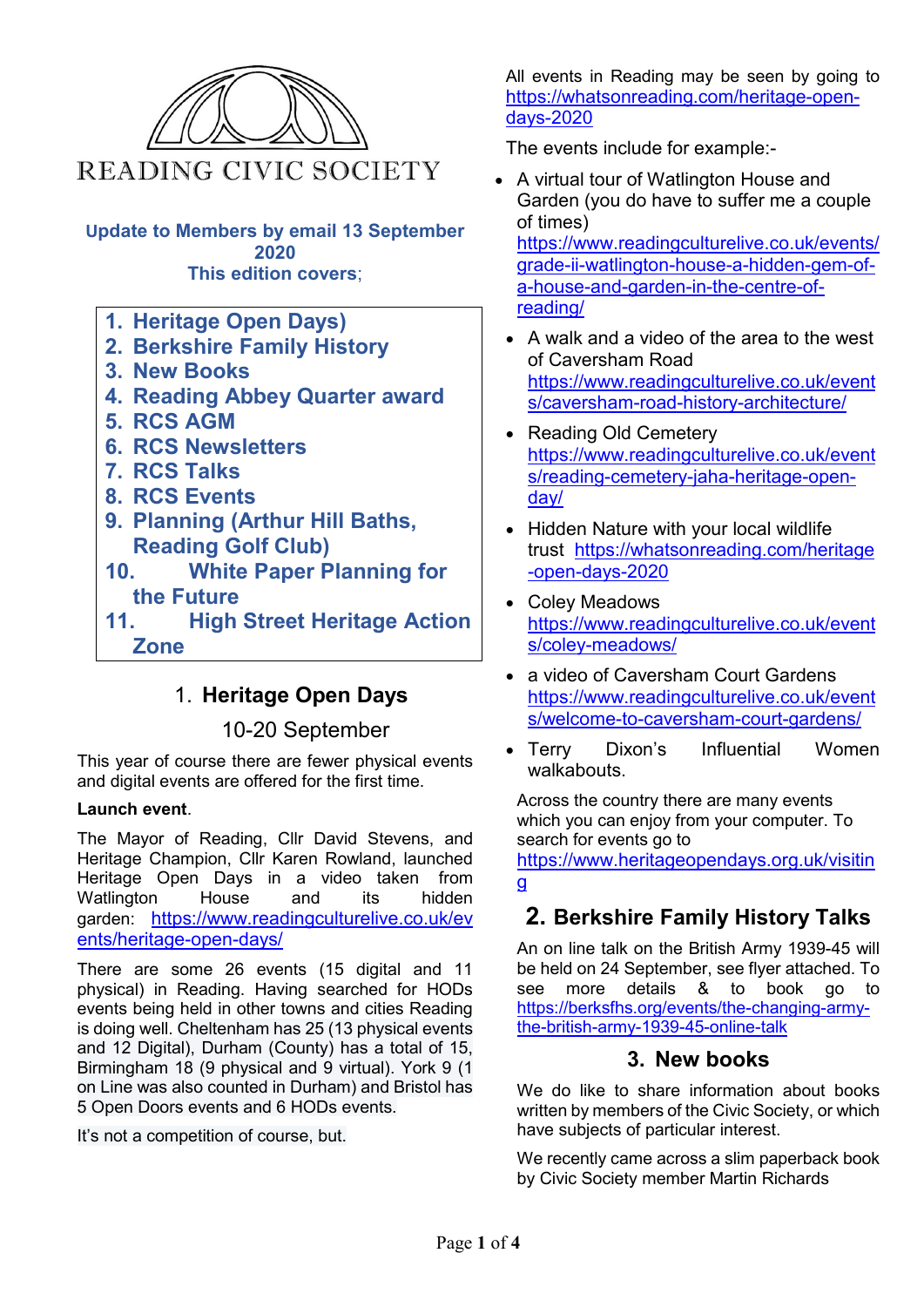entitled **"Alfred Waterhouse Architect The life and works of a Victorian Goth**", which has been privately published.

We were very impressed, it is well laid out and illustrated and over 90 pages deals very comprehensively with Waterhouse's life and works. If you would like to know more please contact the author, Civic Society member Martin Richards, on [newleafdesign@waitrose.com](mailto:newleafdesign@waitrose.com) .

The books are printed as one offs so it may take 3 weeks to get them to you. The price is £10 per copy inclusive of post + packaging.

#### **Two Rivers Press have recently published, or will publish shortly**:

 The Art and History of Whiteknights with contributions from RCS member Evelyn Williams [https://tworiverspress.com/shop/the](https://tworiverspress.com/shop/the-art-history-of-whiteknights/)[art-history-of-whiteknights/](https://tworiverspress.com/shop/the-art-history-of-whiteknights/)

 Reading's Influential Women by RCS member Terry Dixon (Terry's Reading Walksbouts)

[https://tworiverspress.com/shop/readings](https://tworiverspress.com/shop/readings-influential-women/)[influential-women/](https://tworiverspress.com/shop/readings-influential-women/)

 Bricks and Brickwork in Reading, Patterns and Polychromy by Adam Sowan. Publication date 21

November [https://tworiverspress.com/shop/brick](https://tworiverspress.com/shop/bricks-and-brickwork-in-reading/) [s-and-brickwork-in-reading/](https://tworiverspress.com/shop/bricks-and-brickwork-in-reading/)

Further information will be provided in the forthcoming newsletter.

# **4. Reading Abbey Quarter has recently won an award for the best use of heritage in place making**

Reading Abbey Revealed, supported by the



National Lottery Heritage Fund, Historic England and Reading Borough Council, has transformed 13 hectares of central Reading into a new historic quarter. The Grade I listed Abbey ruins and gateway, which closed to the public in 2009 when they became too unsafe, have been conserved and reopened alongside a new gallery at Reading Museum.

The public can learn about the heritage project through a new website and interactive map. The area is now used for cultural events and community activities.

The judges were impressed with the community participation in consultations to ensure a broad spectrum of people could participate and enjoy a new "sense of place."

# **5. Reading Civic Society AGM**

It was decided to hold the AGM this year via email. Thank you to the some 50 members who voted in favour of the motions. We posted the documents to 17 members who are not on email, we said that we would assume they were content unless they came back to me, which none did, so that makes 67 in favour.

The minutes of the 2019 AGM are therefore approved, the Chairman's and Hon Treasurer's report were agreed as were the accounts for the year to 31 December 2019. The appointment 3 new committee members; Richard Stainthorp, Stephen Snook and Terry Dixon was agreed as was the appointment of our Accounts Examiner Paul Welch.

The committee for 2020 is therefore:

Chair: Richard Bennett

Treasurer: Penny Kemp

Secretary: Fiona Rycraft

Membership: Alison Bennett

#### **Committee members**;

Lynette Edwell, Amanda Martin, Clare Platts, Adam Sowan, Richard Stainthorp, Stephen Snook and Terry Dixon.

#### 6. **Newsletters .**

In 2019 we decided we could no longer continue to produce printed newsletters.

Since then I have provided occasional email updates, such as this, to members.

I am however in the course of preparing a newsletter update to catch several issues, other things however keep taking higher priority, which was the reason we stopped in the first place! However we will get there. It will be emailed to members on our list and posted to other members.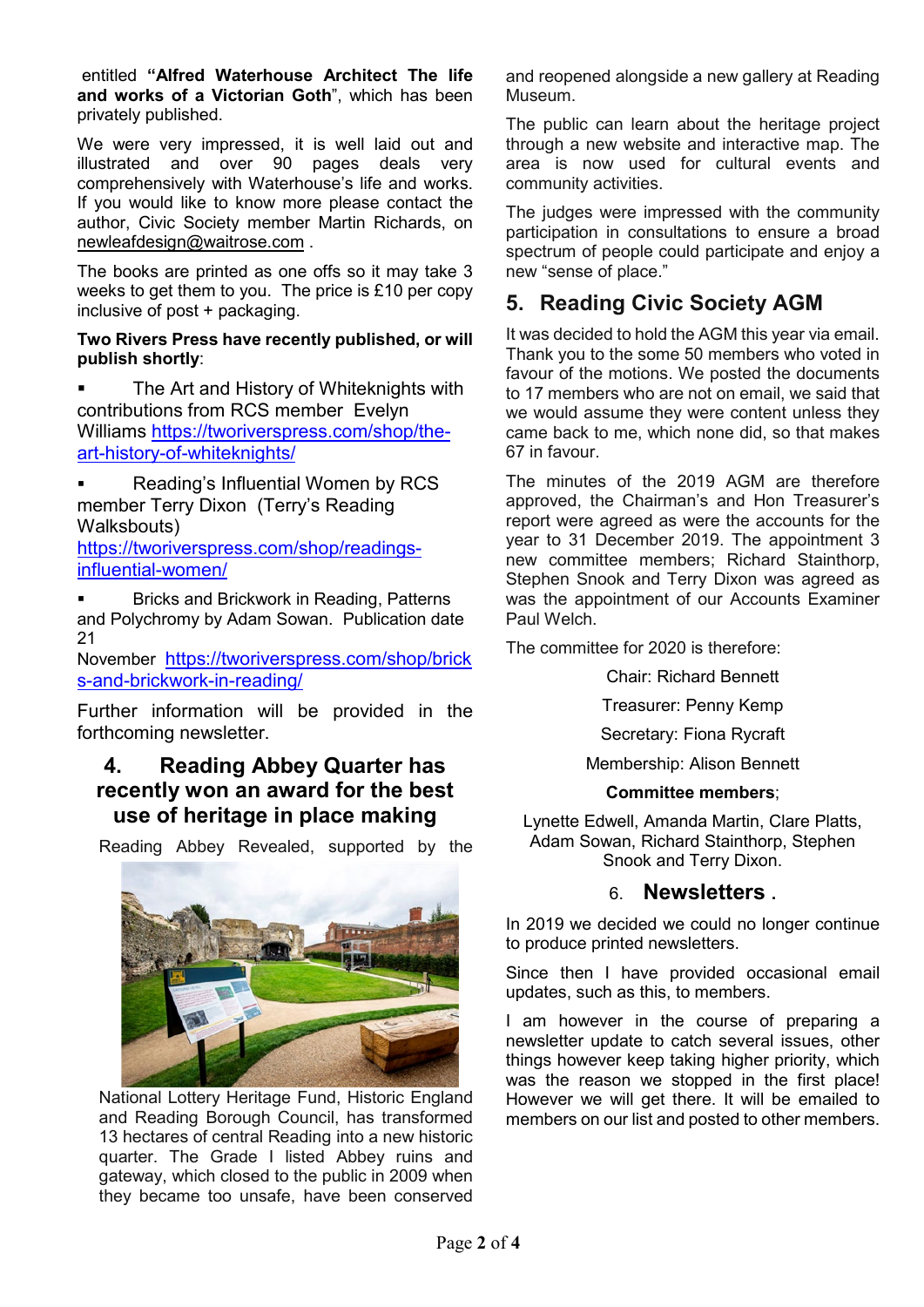# 7. **Talks.**

I was booked to give talks to two groups this year which were of course cancelled. They may happen next year.

# 8. **Reading Civic Society Events**.

Sadly they have had to be ceased. It seems unlikely that we will be able to restart these until the New Year.

I thought members would be interested to know that we have recently been given some interesting material by the families of two late, and long standing, members of the society, Paddi Lilley and Jean Rose.

Jean's husband Grahame in the late 1950s and 1960s took slide photos of Georgian Reading before, and during, its demolition. Most are along Castle Street, a few along Oxford Rd and London Street and out at Coley. Some of the views of now lost buildings are new to us. In late September we plan to hold a traditional slide show for the committee and also David Cliffe (Reading Central Studies Library) to test if they are unusual and if so what should happen to them. We will hold sessions for 6 people one after the other! If they are unusual the plan is to organise an event for Civic Society members when this CV19 nightmare allows.

# 9. **Planning**

CV19 may make the proposals for the mass of flats on Brownfield sites in the centre of Reading look to be very different propositions. Recently the height of the proposed development on the former Royal Mail site was reduced, but along with that all the Affordable Housing proposed was removed.

#### **Arthur Hill Baths near Cemetery Junction**

RBC has a planning application for affordable houses on this site.

An enthusiastic campaign to save the baths was started in 2016 and whilst it raised a lot of noise did not convince RBC to re-open the pool (RBC sited cost of refurbishing and operating). RBC strategy on swimming is in difficulty. The closure of the Arthur Hill and Central Pools (2018) was based on cost and poor value for money of keeping them going. The council has to assess VFM on all its proposals. A temporary 5 lane pool at the Rivermead to fill the gap opened in early 2018, but there is still a significant deficit, including the loss of the diving pit. It seems unlikely that the planned new pools at the Rivermead and Palmer Park will open before 2024.

The opposition and frustration is therefore understandable. However RBC is determinedly sticking to its strategy.

To succeed the campaign team will need a plan B which did not involve the council, they would need HLF funding and a major donor. After 4 years that is not on the horizon. I am only too aware of the difficulty the Kings Meadow Pool team experienced when they were trying to take that on themselves. After years of work by the campaign team RBC pulled the plug and thankfully we have Thames Lido.

I have discussed the Arthur Hill possibilities with the team behind Thames Lido. Their view is that the AH Baths are not a practical proposition, they would not take it on as swimming alone does not pay (one of the reason RBC closed the Arthur Hill).

It is depressing to see on FB the negative views being taken about the provision of Affordable Housing by RBC on this site.

This building is on the local list but that does not give statutory protection. From a RCS point of view the front of the old pool will be retained / refurbished as part of the project and significant housing will be provided.

#### **Reading Golf Club**

#### **+240 houses / flats/ Medical centre.**

Another contentious project with a vigorous opposition campaign mounted on Facebook by Keep Emmer Green, concerns of course about transport / traffic and schooling.

Richard Stainthorp and I met with the Golf Club and the developer a week or so ago. Compared to the proposals put forward at the public exhibition earlier in the year the site the layout has been improved along with a better position for the Medical centre. 30% of the housing provision will be affordable (Govt definition rather than reality), mainly houses but some flats will be provided. Significant % of the club site will be opened up for public use (it is all private now), ideas are being developed for continued sports use on the part which is opened up. It is also very clear that the club will move to Caversham Heath in early 2021 and that the RGC site will be closed and access boarded up.

A concerns of KEG is that one development will lead to another on the site and that inevitably the whole site will be turned over to housing. It seems likely that this would be the case but the geography of the site and the protected woodland in the centre of the site would mean it would be restricted to a very tight area and be a marginal change.